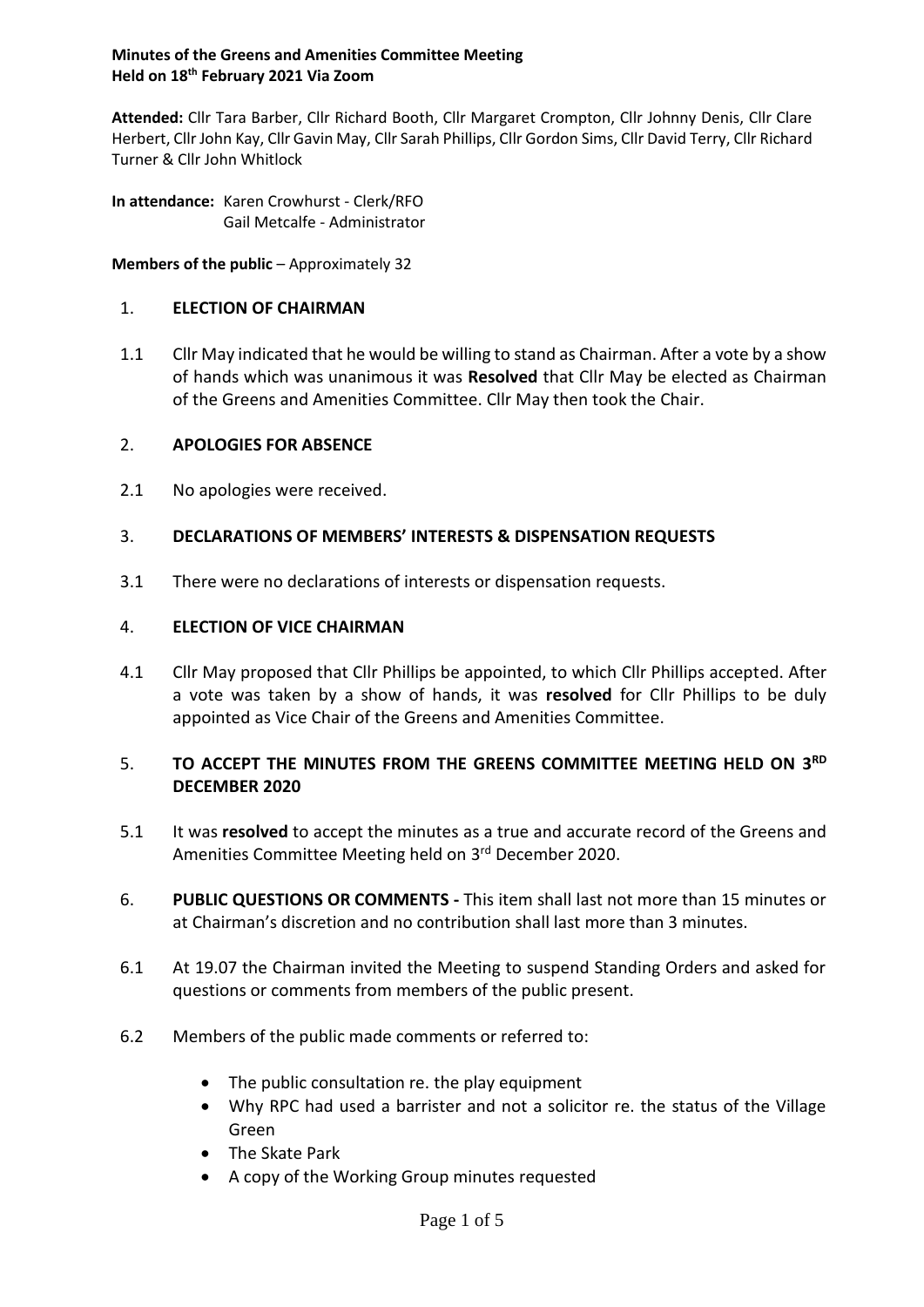- Highway matters
- 6.3 Standing Orders were reinstated at 19.21.

### 7. **ACTION POINTS - UPDATES AND PROGRESS – REPORT FROM THE CLERK**

- 7.1 a) **SLR meeting with East Sussex Highways** the Clerk reported she has contacted Customer First and nothing has been forthcoming. The Clerk suggested that the recommendation to hold a meeting outlined in Cllr Sarah Phillips report be approved.
- 7.2 b) **Registration of Land on the Village Green – Cllr Kay and the Clerk** after some discussion and a recommendation being proposed and withdrawn, it was agreed to take this and the registration of Rushey Green and any other land forward as an agenda item.

### 8. **CORRESPONDENCE FOR NOTING OR ACTION**

- a) To consider any correspondence after this agenda has been published for noting or action
- 8.1 There was no correspondence for noting or action.

### 9. **HIGHWAY MATTERS**

- 9.1 a) **To note and accept the report from Cllr Phillips** this was noted and accepted. Cllr Phillips was praised for her timely and comprehensive paper.
- 9.2 b) **To agree any actions or decisions arising from the report** it was proposed and seconded that the Clerk and Cllr Phillips write a letter to Rupert Clubb, Director of Communities, Economy & Transport at ESCC. There were no objections. **Action: Clerk and Cllr Phillips**

#### 10. **VILLAGE GREEN**

- 10.1 **a) Barrister update or to agree any actions should the report be presented before this meeting** – the Clerk advised that she had sought solicitor's advice, but the Council agreed to use a barrister and consider his findings as to whether the village green could legally accommodate a skate park. It was agreed that the Clerk would call a further meeting once the report is available to discuss its findings and to decide whether the information should be made public.
- 10.2 b) **Skate Park – to decide the final site to put forward should the Barrister's findings permit** – awaiting the barrister's report.

#### 11. **SKATE PARK**

11.1 a) To consider the motion(s) proposed by Cllr Booth

#### **Background**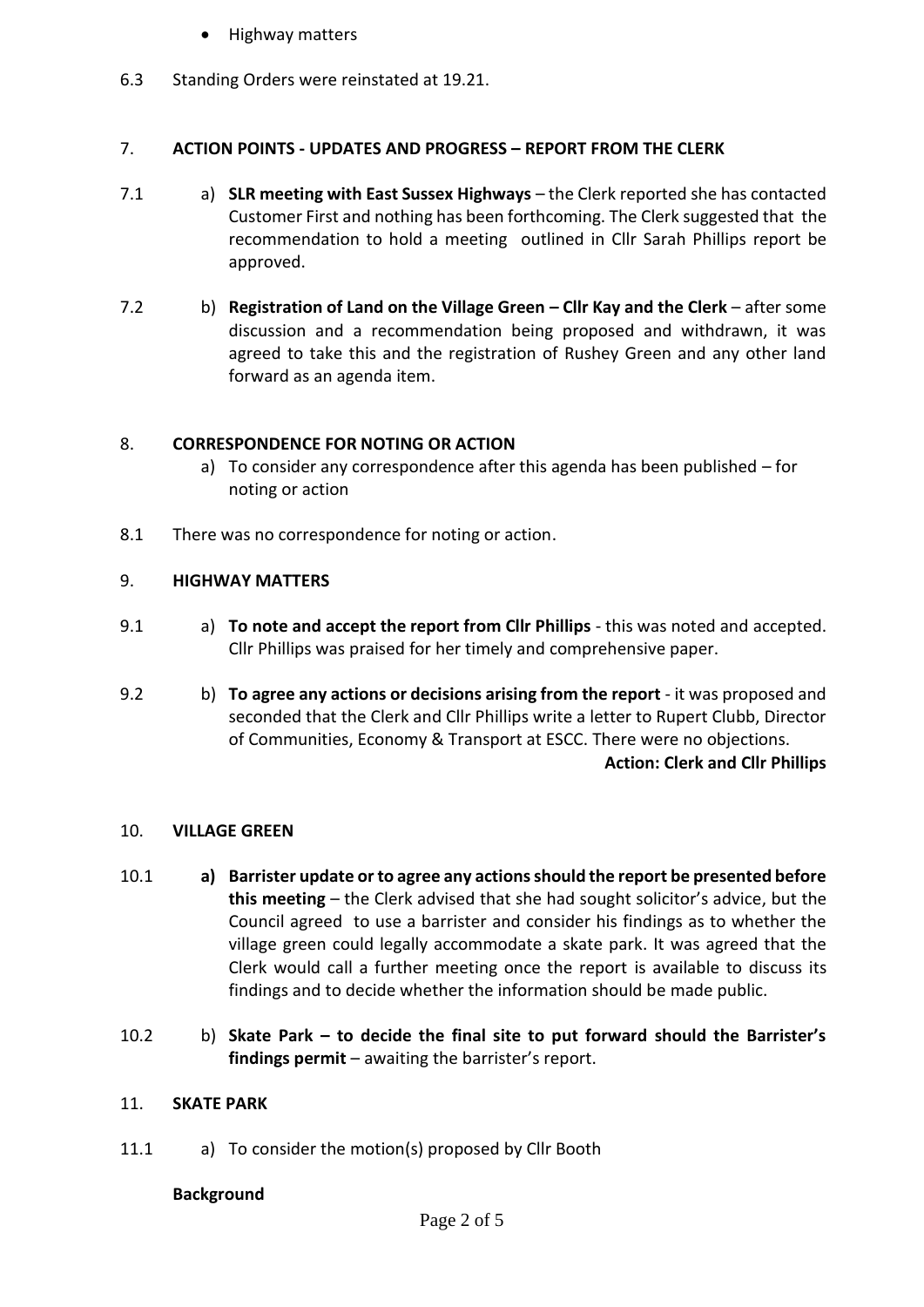The Finance Officer has reported that our reserves are getting dangerously low. Legal opinions being sought on the Village Green along with the HR Review have helped this. It is therefore necessary for Parish Council to refuse further expenditure of nonbudgeted funds this includes the Skate Park. £75,000 from CIL has been agreed to cover the costs of the installation to bolster the £43,000 from the District Council and Developer.

### **Motion**

Any new expenditure or non-budgeted funds for a new skate park should be put on hold until the following conditions are met until.

- The Parish Council is able to agree further pre-contract procurement funding, and any legal clarity on the status of the Village Green options has been obtained.
- Any other speedily available and deliverable options are considered.
- A post-Covid public consultation gives clear majority support to a solution.
- Failing all that, and in the long term, a revised NDP identifies a range of alternative options.
- 11.2 After much discussion, the motion was put to a named vote and was voted against 10 to 2.

#### 11.3 **Business outside of the motion as motion not agreed**

- 11.4 b) **To agree whether to put Finger Post Field forward as a viable site for a Skate Park** – it was unanimously **resolved** that this was the only viable option until the barrister's report is available. It was also **resolved** to amend former Cllr Harpers Feasibility study.
- 11.5 c) **To obtain digital images for Finger Post Field and agree where any associated cost should come from** – it was agreed unanimously that delegated authority be granted to Cllr May to work alongside the Clerk as all matters relating to Parish Council business have to go through the office.

#### **Action: Cllr May & Clerk**

- 11.6 d) **If the Village Green is feasible and a site agreed to decide whether to obtain digital images and agree where associated costs should come from** – it was agreed unanimously that this would be deferred until the barrister's report is received.
- 11.7 e) **To decide the consultation process including timeframe and method** it was agreed this would be deferred until have visuals on FPF when another meeting would be called.

#### 12. **PLAY AREAS RENEWALS AND REPLACEMENTS**

12.1 a) Village Green – to agree the recommendations of the briefing paper presented by the Clerk which are: